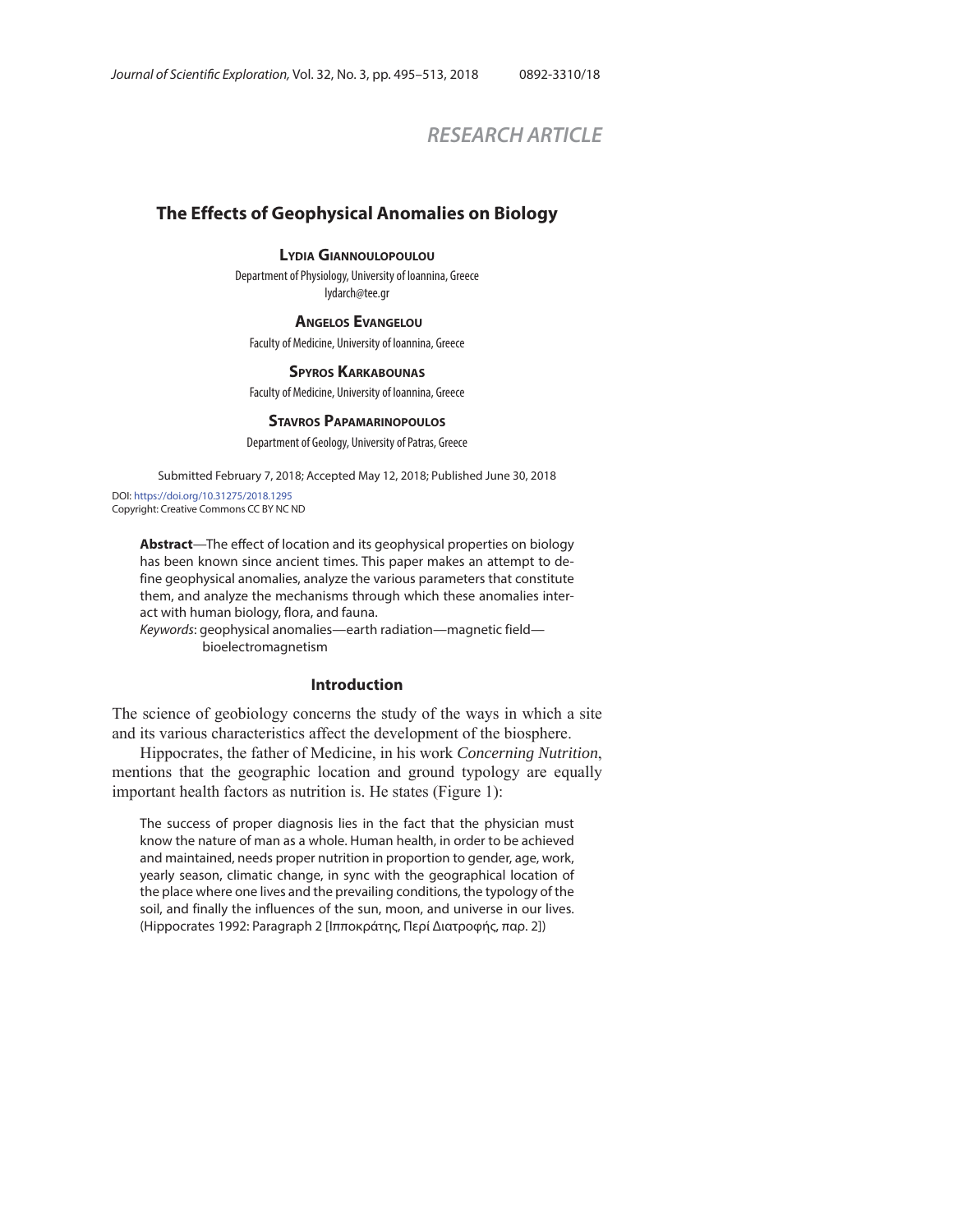Δεϊ δε, ώς εοικε, των πόνων διαγινώσκειν την δύναμιν και των κατά φύσιν και των διά βιης γινομένων, και τίνες αυτών ες αυξησιν παρασκευάζουσι σάρκας και τίνες ες ελλειψιν, και ού μόνον ταύτα, άλλα και τας ξυμμετρίας των πόνων πρός το πλήθος των σιτίων και την φύσιν του άνθρώπου και τάς ήλικιας των σωμάτων, και πρός τάς ώρας του ενιαυτου και πρός τάς μεταβολάς των πνευμάτων, και πρός τάς θέσεις των χωρίων εν οΐσι διαιτέονται, πρός τε την κατάστασιν τού ενιαυτού. Αστρων τε επιτολάς και δύσιας γινώσκειν δεϊ, όκως επίστηται τάς μεταβολάς και υπερβολάς φυλάσσειν και σίτων και πο τών και πνευμάτων και του όλου κόσμου, εξ ών περ αι νούσοι τοίσιν άνθρώποισι φύονται.

#### **Figure 1. Original text from Concerning Nutrition by Hippocrates in ancient Greek.**

It has been observed that the various features of the subsoil, its morphology, and its composition, may create beneficial or adverse effects on humans, flora, and fauna.

Architecture, as currently practiced, does not take into account the possible effect of the ground from the point of view of geophysical anomalies created by various geological features.

Earth radiation anomalies are related to various phenomena, such as the piezoelectricity, radioactivity, geochemical gases, seismic faults, gravity anomalies, electromagnetic emission, electro-kinetic phenomena of subterranean water flow, spinning electric fields, ion flow, conductivity discontinuities, non-dipolar magnetic fields, geoplasma, and geoneutrons. Specific geological materials can also alter and/or augment these phenomena.

This paper considers the physical aspects of these anomalies, and the way they can interact with biology—in particular how they can affect humans, animals, and plants.

The human body, via different parameters, can interact with these phenomena, due to the existence of magnetite, iron, silica, and water, and also its own electromagnetic fields. Research has shown that long-term exposure at geologically stressed locations can have diverse negative effects on people, especially on brain activity, blood health, and the immune system.

Various similar effects have been noted on flora and fauna. There are studies that have shown the significant effects of these anomalies on laboratory animals with clear results focused on malignancies.

Furthermore, there are indications that different types of geophysical anomalies can affect plants, and various parameters are responsible for the result in yield, weight, shape, and time growth.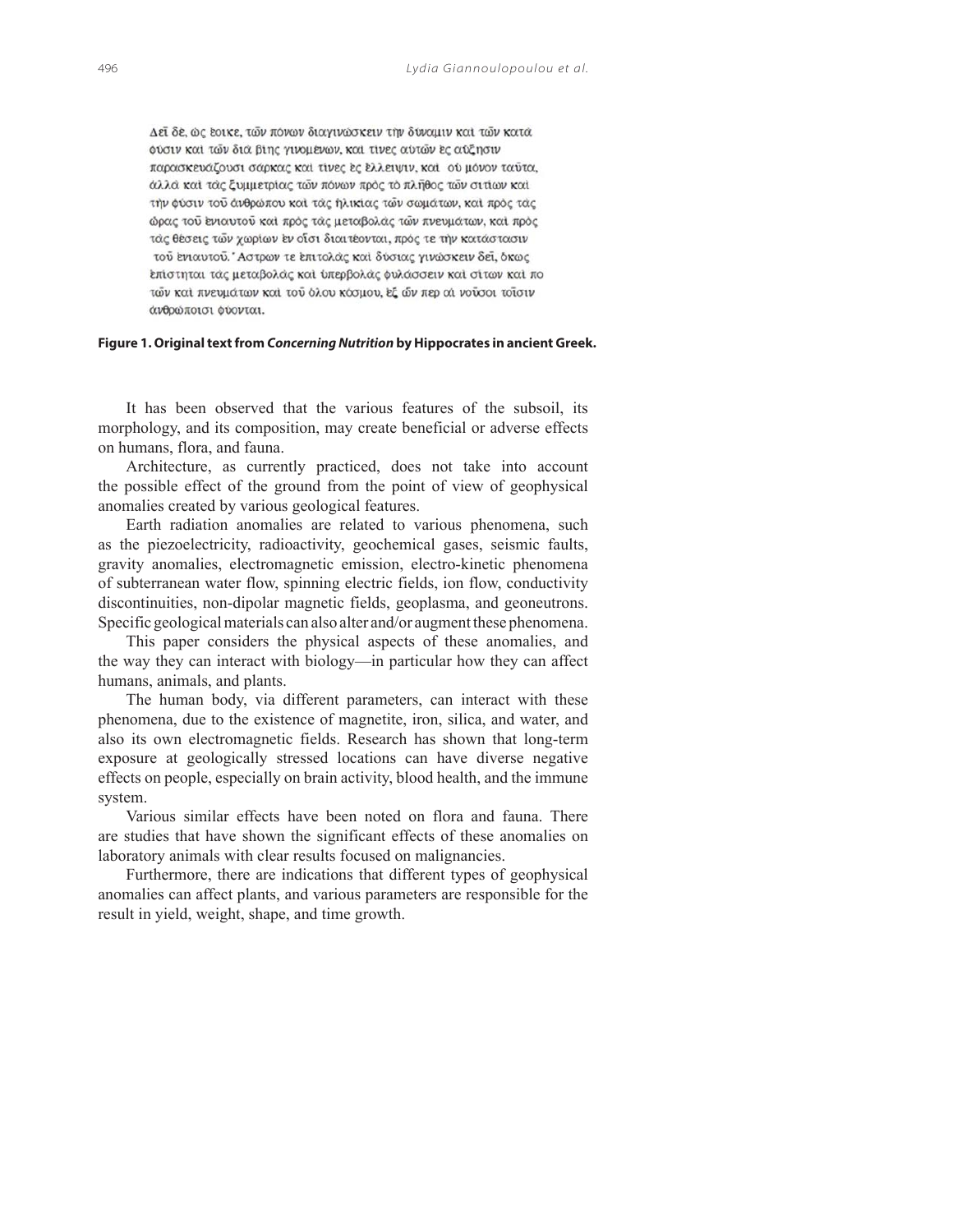### **Geophysical Anomalies**

# **Classification**

*Geophysical anomalies* are the zones within which significant changes take place in the parameters of various fields, such as the natural magnetic, gravitational, and electric fields. These are locally distorted due to underlying geological features, and the resulting anomalies are measurable. The existence of some local differentiation of the subsoil can be scientifically analyzed and gives an explanation of the results.

The specific phenomena associated with geobiology are the following.

**Piezoelectric or piezomagnetic effect**. Concerns the electrical charge accumulated in certain solid materials (such as crystals with defects, certain ceramics, and biological matter such as bones, DNA, and various proteins) as a reaction when mechanical stress is applied (Hacker, Pauser, & Augner 2011, Freund 2003, Adler, Le Mouel, & Zlotnicki 1999).

**Hydrogeophysical phenomenon** is the low-intensity electric current, and hence the magnetic field associated with it, created by the friction between groundwater and porous limestone rocks, as the water molecules attempt to pass though the rock's micro tunnels within its matrix (Burke & Halberg 2005, Yang, Kostiuk, & Kwok 2003, Adler, Le Mouel, & Zlotnicki 1999).

**Radioactivity** is the presence of radioactive materials such as granite, and others, that create conditions for the emission of radioactivity (United Nations Scientific Committee 1993).

**Geochemical gases** are the release of geochemical gases, such as radon caused by a variety of complex geological conditions within a severe seismogenic environment (United Nations Scientific Committee 1993).

Ion flow concerns an upward flow of positive or negative ions emanating from geological formations (Burke & Halberg 2005).

**Strong magnetic, electrical, or electromagnetic anomaly** concerns the strong local difference in the magnetic, electrical, or electromagnetic properties of the underlying geological structures, which differ in magnetic susceptibility and electrical conductivity, respectively (Florinsky 2010, Burke & Halberg 2005, Persinger 1987).

**Strong gravity anomaly** is the sudden local variation of the gravitational field intensity, and is related to the change in density of adjacent geological structures (Florinsky 2010, Gak & Gridin 2008).

**Tectonic faults** are the creation of an electromagnetic field in a preseismic period (Florinsky 2010, Shitov 2006, Persinger 1987).

**Non-dipolar magnetic field** concerns the flow of a non-dipolar magnetic field (Miller & Lonetree 2013).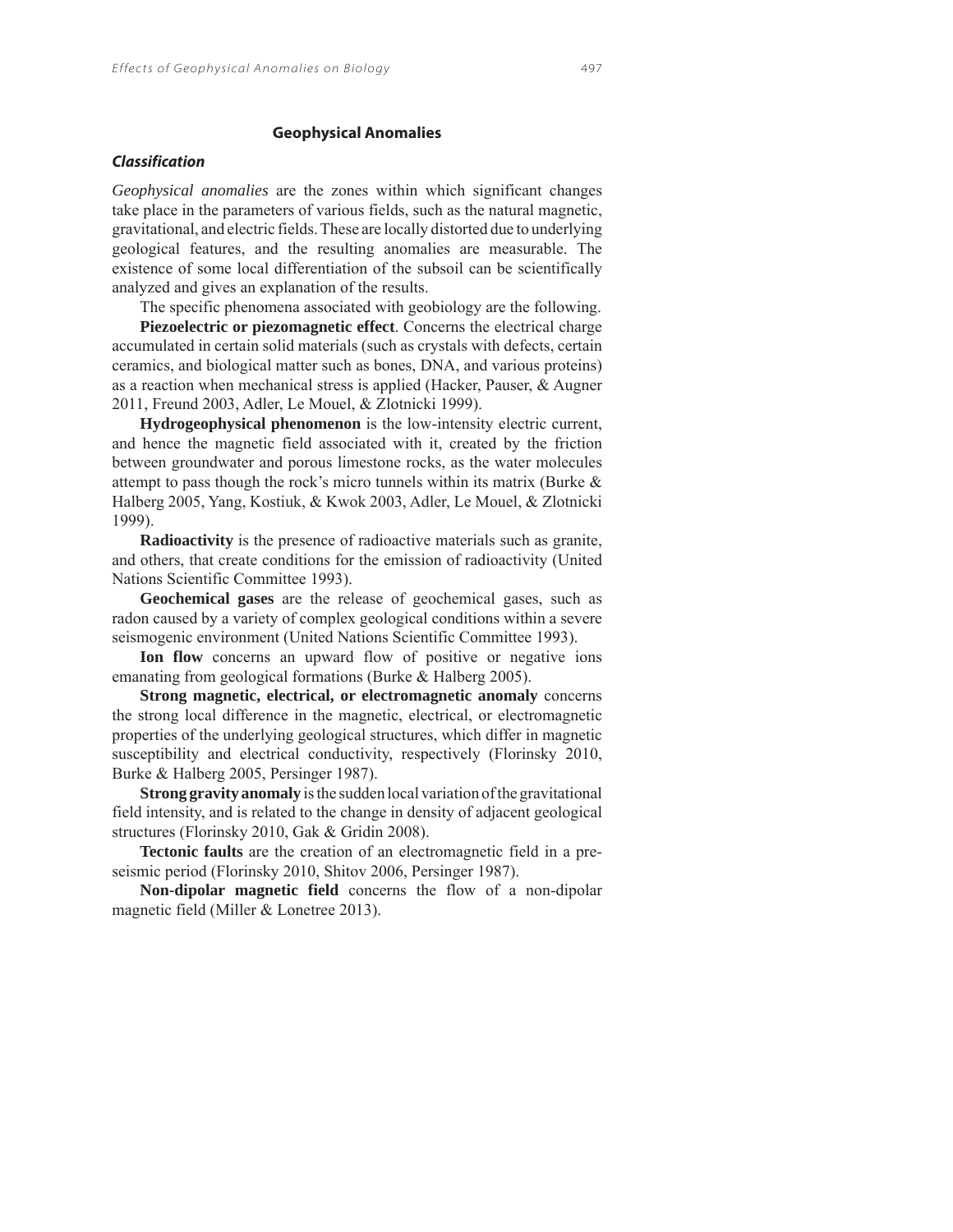**Ground electric potential anomalies**. Concerns the creation of electrical potential in contacts of geological structures with different electrical properties (Burke & Halberg 2005).

**Geoplasma**. Concerns the emanation of low energy plasma related to geo-anomalies and heterogeneities in the structure of geophysical fields (Mamirova 2010).

**Geoneutrons**. Concerns anomalies in the flow of neutrons emanating from geological structures (Langer 2008, 1997).

# **Geo-Electric Phenomena**

The Earth's electromagnetic field is a result of the interaction between the magnetic field originating from the melted iron–nickel core of the planet and the charged ionosphere gases. The diurnal fluctuations in the geomagnetic field depend on the solar motion and the solar winds. It also varies according to the lunar day and the month, and annually depending on the distance from the sun.

The Earth's surface and the ionosphere create an electrodynamic cavity producing micro-pulses in the magnetic field in extremely low frequencies, from about 7.83 Hz to 25 Hz (Schumann Resonances). Most of the micropulses energy is concentrated at about 10 Hz. Solar flares disperse charged particles in the earth's field, causing magnetic storms. These particles have already been incorporated in the outer boundaries of the field (the Van Allen belt), which protects us from their absorption and other high energy cosmic rays (Becker & Selden 1985).

The phenomenon of induction refers to the change in the intensity of the magnetic field, which will generate an electrical current in any conductive substance present. Consequently, the daily fluctuations in the intensity of the geomagnetic field produce the so-called telluric currents running through the ground near the surface.

These telluric currents produce their own magnetic field, which will amplify or weaken the geomagnetic field according to its polarization. The change in the magnetic field is proportional to the change in the telluric current's intensity, following a ratio known in science (Hessler & Wescott 1959).

# **Geological Phenomena**

When two different types of geological sub-rock or even sub-soil are in contact, a conduction discontinuity is created that can weaken or potentiate the daily magnetic fluctuations, sometimes more than one hundredfold (Rikitake & Honkura 1986).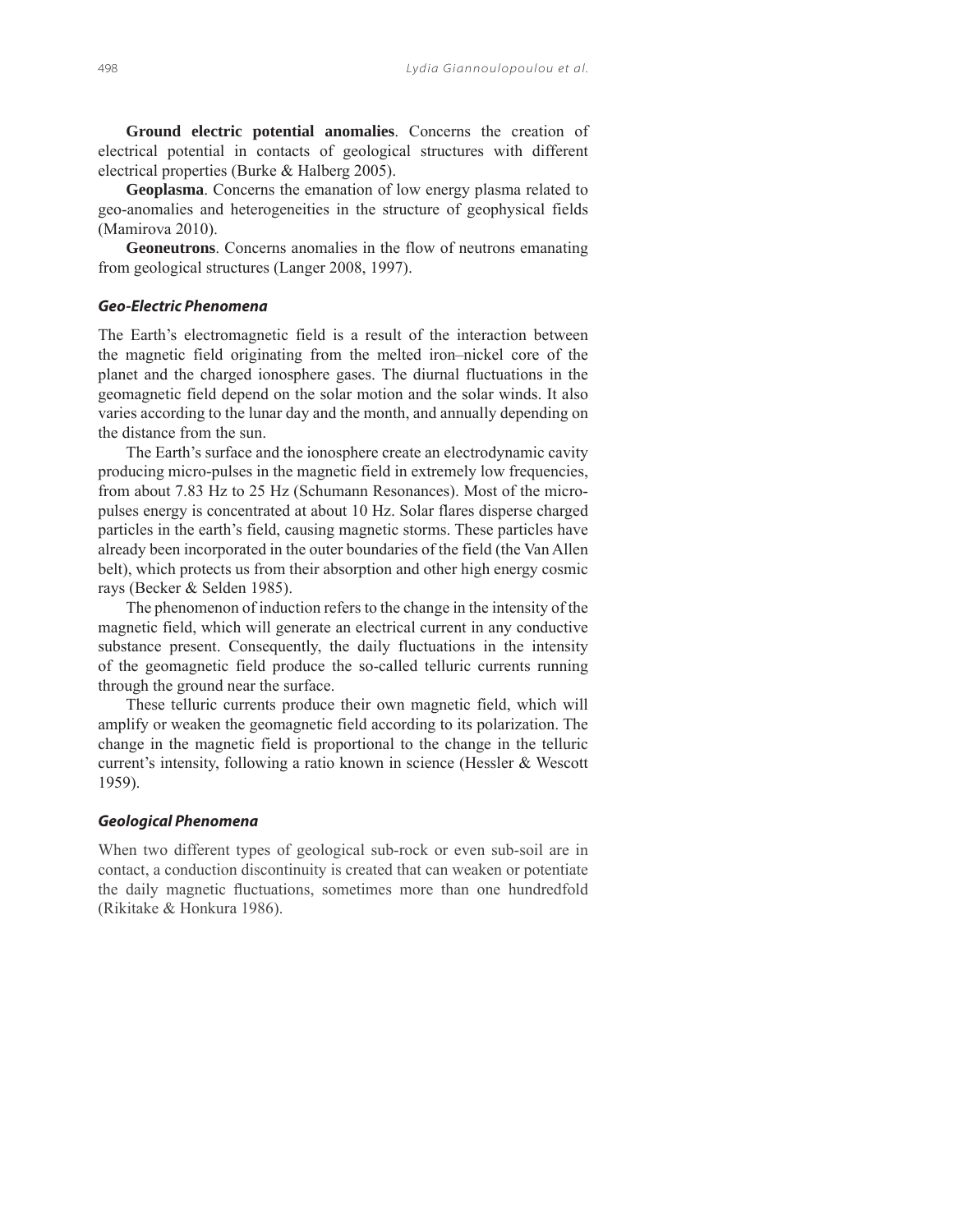This change in the magnetic field creates additional electrical charges, so in these areas the electric currents of the ground are much higher than the surrounding area. Telluric electric currents attract electrically charged air molecules of the opposite charge.

Rocks such as basalt, volcanic lava, limestone, granite, and others with a high content of clay, magnetite, iron, magnesium, or other metals exhibit high electrical conductivity, thus becoming channels for any electric current, such as the one created by an underground water flow. In particular, some types of granite typically emit radon and neutrons. Radon and radiation create ions (Burke & Halberg 2005).

Copper-rich rocks are particularly conductive, as copper is one of the most electrically conductive metals. Quartz-rich rocks create the piezoelectric phenomenon, as they have the ability to store electrical charges, produced in their crystal lattices' defects due to tectonic stresses, like no other mineral; they are therefore used in watch construction. Furthermore, the soil's ability to conduct electricity is proportional to its water content (Burke & Halberg 2005).

The presence of limestone has a strong interaction with water flow, as its geological interstructure is perfect for the production of natural electricity by hydro-geophysical means as described below in the next section. Electrons are removed from the rainwater as it passes through the porosity of the rock and are attached to it, in a process called adsorption (Μizutani et al. 1976).

#### **Hydro-Geophysical Phenomena**

Therefore, water molecules now have a positive charge and have left the chalk with a negative charge. The phenomenon becomes doublestrengthened as water dissolves in chalk. Calcium carbonate molecules will be broken down; during this phenomenon, the calcium rock is charged negatively by the free electrons extracted from the water molecule, leaving the water molecules positively charged (Burke & Halberg 2005).

The overall result is that chalk has a significant negative charge and the flowing water is positively charged. As we know, the opposite is attracted and thus an electric charge is created in the ground. The movement of water by itself will create a magnetic field the fluctuation of which depends on the porosity of the rock, and chalk is extremely porous (Martin, Haupt, & Greenfield 1982).

Current densities of 2.5  $*$  10<sup>-4</sup> amp/m<sup>2</sup> can be generated by constant groundwater migration in artesian aquifers. These DC currents are sufficient to generate magnetic anomalies exceeding 200 nT in both the Menindee Trough (Australia) and the Karoo Basin (South Africa). Telluric currents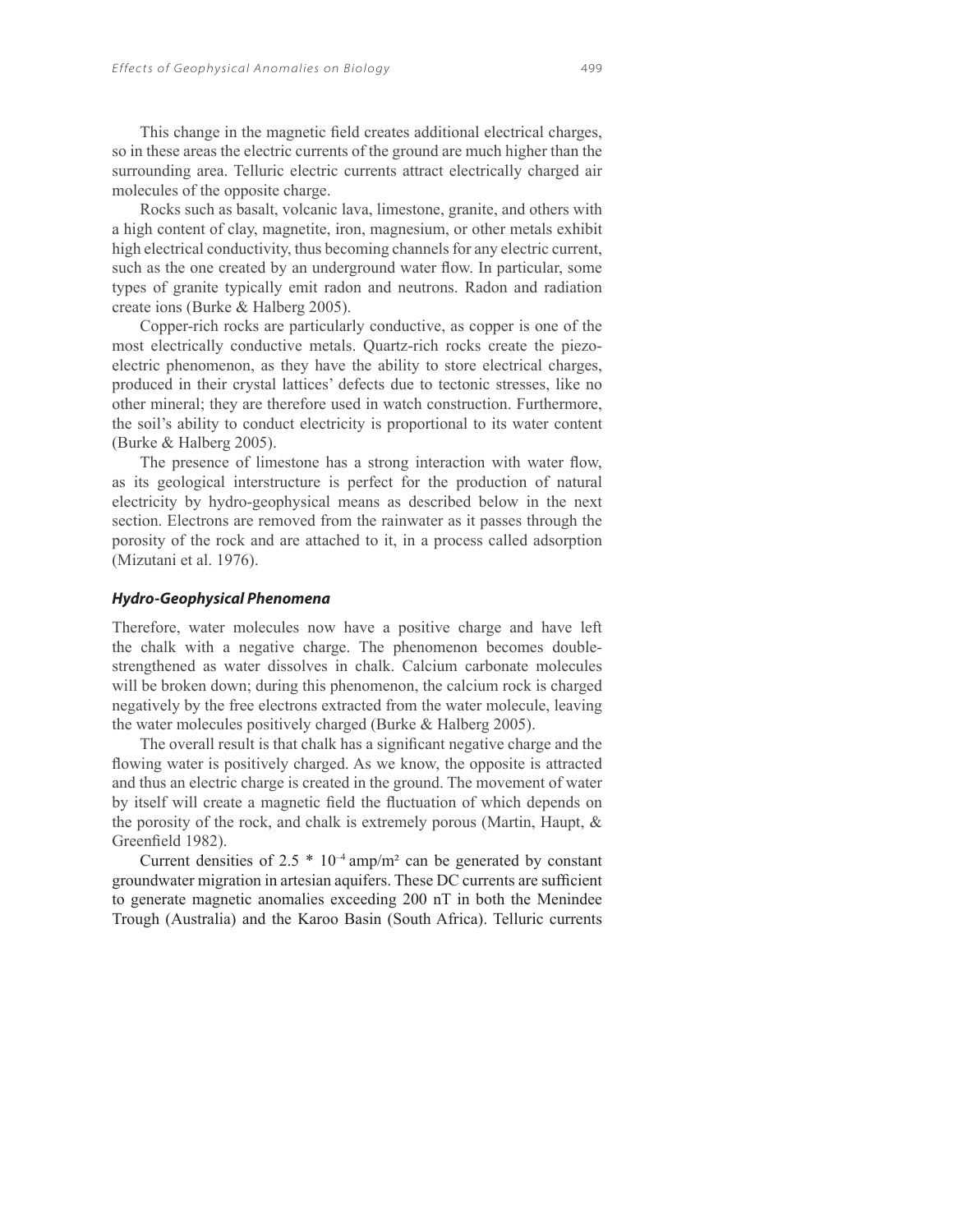associated with ionospheric activity can be detected by variations in magnetic induction, but constant offsets associated with streaming potentials and geochemical activity (SP anomalies) are obscured by noise. Consequently, some regional magnetic anomalies may be wrongly attributed to variations in magnetic susceptibility with residuals explained by remanence (Cull  $\&$ Tucker 1986).

 Scientists studying the La Fournaise volcano near Madagascar found that underground water flow through volcanic rocks can generate electricity, too (Adler, Le Mouel, & Zlotnicki 1999).

Also, a team of scientists, making measurements at Popo, a Mexican volcano, noticed similar results, measuring very high electrical charge sizes at that site, coming from the geological background (Markson & Nelson 1970).

The ability of water to produce electric charge can be seen with a Kelvin water dropper (Thomson 1872).

# **Light and Other Phenomena**

Many strange self-luminous phenomena are often manifested predominantly above seismic faults, but also above powerful geo-anomalies associated with strong metallic content without seismic record. Frequently they are manifest as colorful spheres but also they have other shapes, which are basically an indication and a result of a flowing electric current. As Dr. Levengood explains, the already electrified air molecules absorb the extra energy from the photons of a camera's flash, and are driven to an even higher energy state. Dr. Bruce Cornet, a geologist, mapped the locations of several such bright events and noticed that they were concentrated on a line of strong negative magnetic anomalies (Burke & Halberg 2005).

Also, light manifestations have been observed to pass through the ground in pre-seismic periods, due to the pressure stress of pressured rocks that emit electromagnetic signals (Kerr 1995). In the laboratory, this pressure caused similar luminous spheres, even in non-quartz rocks (Brady & Rowell 1986).

Specialists in light sphere emanations have estimated that 5kV/inch DC electric fields are enough to produce a glowing sphere of ionized air (Powell) & Finkelstein 1970).

Engineer Lonetree describes the phenomenon of the non-dipolar field:

As the outer core rotates, a magnetic North and South Pole are created. During this process another form of magnetism is produced, non-dipolar in nature. This magnetism that does not have north or south. It's just pure magnetic energy. Most of this free energy is absorbed by the primary dipole,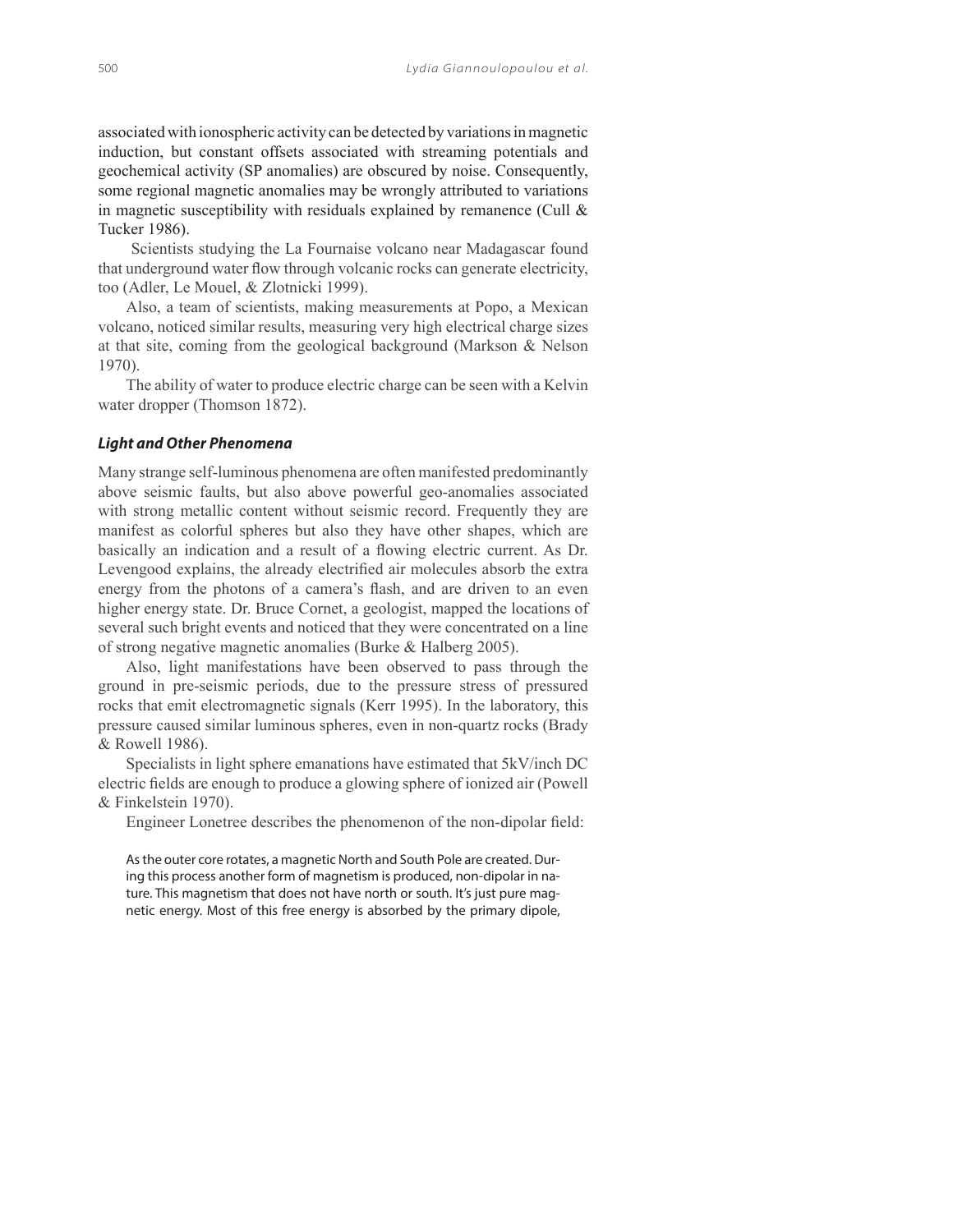(North/South) sector, but a portion of it can reach and penetrate the surface of our planet. Inside the earth, non-dipole magnetism takes the form of a vortex-like (spiral or circular) shape that shows up and down movement. (Miller & Lonetree 2013).

#### **Parameters**

The parameters involved in a geophysical anomaly are the following:

- Soil and air conductivity
- DC magnetic fields
- Rotating electromagnetic fields
- Air ion intensity
- Soil temperature
- Ground and air humidity
- Seismic activity
- Infra- and ultrasounds
- Radioactivity
- Existence of groundwater
- Existence of faults
- Gravity intensity
- Geoneutrons
- Scalar waves
- Existence of quartz or magnetite in the subsoil

The strongest effects of electromagnetic forces occur on the boundary of a disturbed zone, and not at the center. On the boundary of such electrical conductivity discontinuities, extreme instabilities are observed in the vertical component of the geomagnetic field (Rikitake & Honkura 1986). The phenomenon of the intensity of these phenomena is *strengthened* at sites where the boundaries of magnetic, seismic, and gravitational zones *cross* (Burke & Halberg 2005).

# **Interaction with Biology**

# *Effects on Humans*

According to researchers, there is a disease associated with geophysical anomalies of the subsoil (Derek 1994) that affects the normal functioning of the body and can be described as a geo-pathogenic region disease (Kharat 2000).

The effect of natural electromagnetic waves and various types of geoanomalies on human biology is obvious, due to: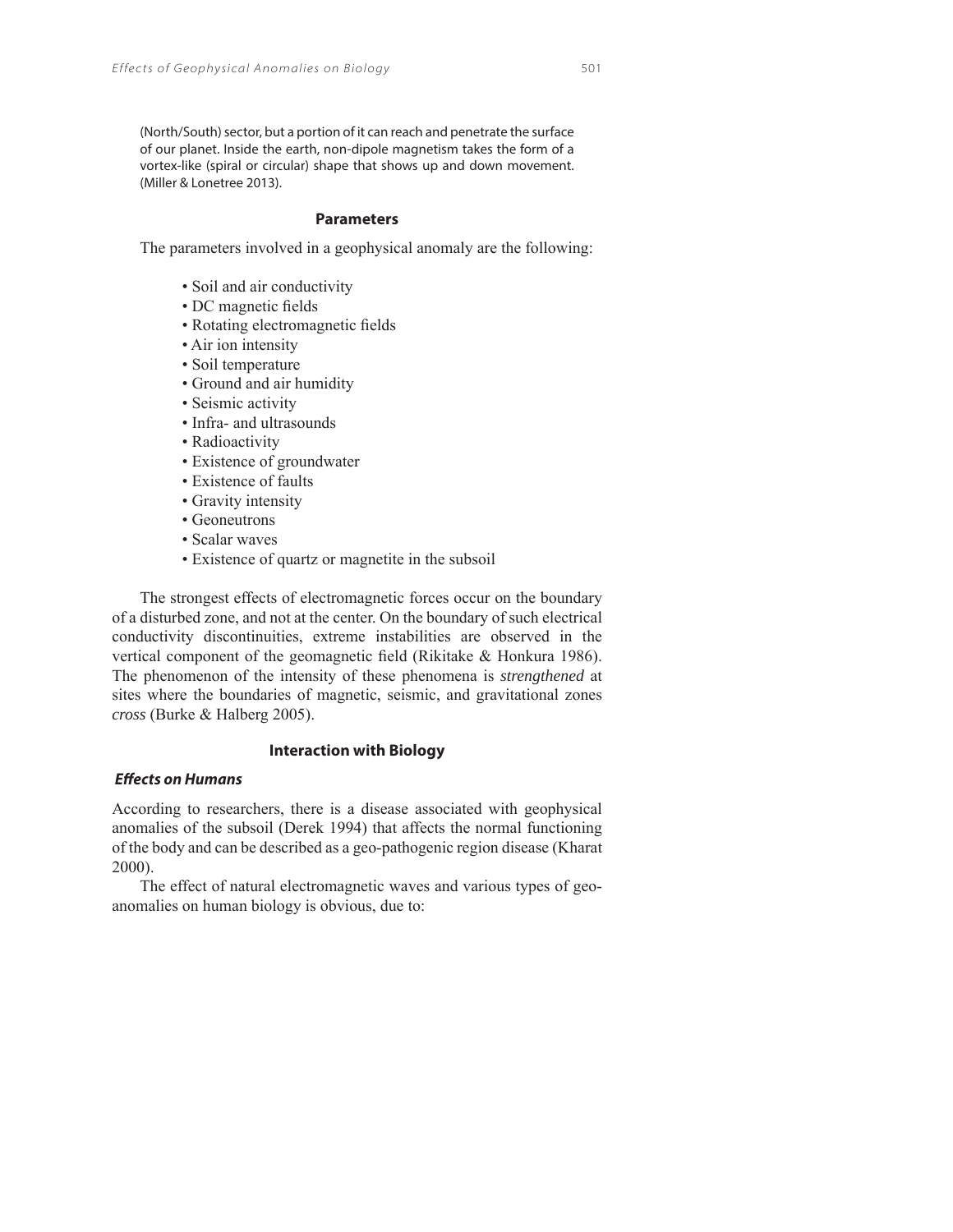- The presence of magnetite and magnetic crystals in the brain, the area of the ethmoid, and the ears (Kirshivink, Kobayashi-Kirshivink, & Woodford 1992, Barinaga 1992, Ruttan, Persinger, & Koren 1990)
- The presence of iron in the blood
- The body's composition of 70% water, which has high electrical conductivity and creates magnetic crystals (Fesenko & Gluvstein 1995)
- The property of tissues to function as semiconductors without special resistance, known as the non-thermal effect (Oschman 2000)
- The production of electromagnetic fields from the heart and the brain, the electrical transmission of signals through the nerves. The *strongest* electromagnetic field is that of the heart, 100 times higher than that of the brain (McCraty 2003)

Humans and all living beings are, among other things, a network of the production, reception, and emission of electromagnetic fields. The electrical function of the various systems, the iron particles in the cells, the function of the proteins as semiconductors of the cell membrane components, and the intra- and extracellular water as liquid crystals, constitute biology as producer, transmitter, and receiver of electromagnetic information. It is known that cell-body microtubules are conductors of electromagnetic waves (f = 1013 Hz with their harmonics at  $\lambda$  = mm) that coordinate cellular functions (Rahnama, Tuszynski, & Bókkon 2011), and that centrosomes contain silicon oxides and emit and receive electromagnetic signs.

The human body produces a series of fundamental electromagnetic frequencies that are characteristic of its structure and function (Andreev, Beliy, & Sit'ko 1984). Today, measurements of various functions can be made with modern magnetometers such as the SQUIDs, Nuclear Magnetic Resonance (NMR), and Magnetic Resonance Imaging (MRI) devices. In 1970, Russian and Ukrainian radio physicists discovered that there is resonance of tissue and cell coordination with very high frequency and lowintensity radio waves. Thus for the first time the resonant frequencies of humans, animals, and other components (biological and chemical substances) were recorded (Kositsky, Nizhelska, & Ponezha 2001). The transmission and recording of very low photon intensity activity (biophotons) from the human body, of a different frequency for each organ, is another important indication of the presence of fields (Cohen  $&$  Popp 2003).

Bioinformatics has shown that communication—the language of the body—is electrical and chemical. Nerve electrical stimuli contain information, and biochemical compounds-signals contain information to be executed, encoded within their structure. Cells are full of recipients of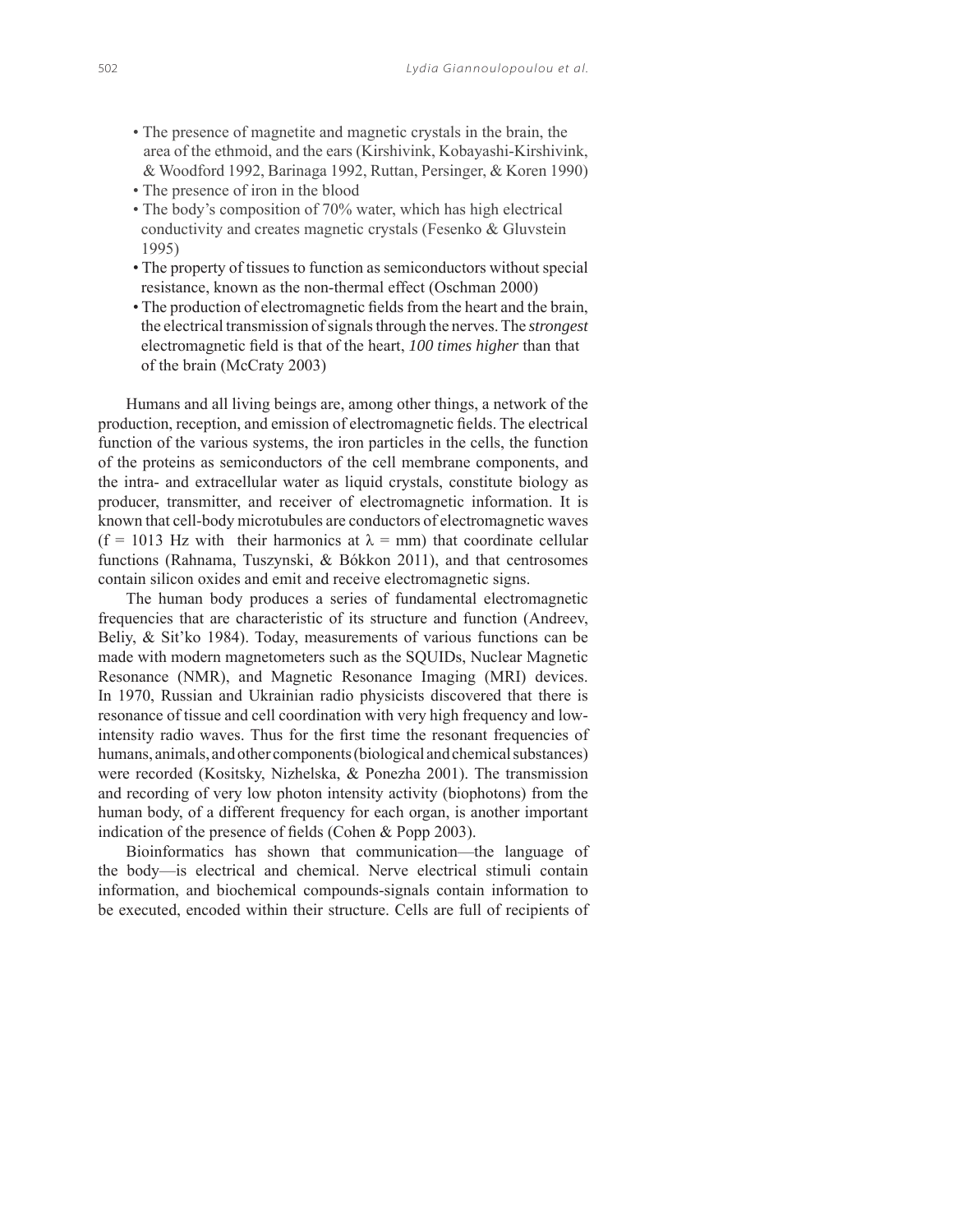information (receptors) and contain all functional structures and biochemical pathways for translation and transfer of this information to the cell nuclei for execution (Oschman 2000).

Electromagnetic fields change the cell's transmissibility to ions, with an increase in calcium intake. They also alter gene expression and signal transduction inside the cells (Habash 2008).

There are two kinds of magnetic fields that have been found: The first is the one within human beings and other living beings, which is *produced* during *the transfer of ions to the nerves*, as well as the functioning of the heart and brain; the second is the Earth's own magnetic field generated from its liquid core and rotation. It seems that the two fields interact and affect the bodily activities of living beings. Becker and Selden (1985) reported that the normal geo-magnetic field plays an important role in maintaining within normal limits the direct current system of controlling bodily functions.

The SQUID magnetometer has also identified the existence of a DC peri-neural field, which produces mainly in the brain constant DC magnetic fields on the order of *one billionth* of the intensity of the geomagnetic field, which is on average about 50,000 nT. Experiments on snails have shown the dependence of biorhythms on the Earth's magnetic field.

The main process of cell division in which cell chromosomes are broken down and aligned and distributed equally between the two cells lasts only a few minutes. Several longer stages are needed, one of which is the duplication of all cellular DNA. All stages together last one day. Therefore, cell growth and repair, which is based on the regulation of cell division, is synchronized with the Earth's magnetic field (Becker  $&$  Selden 1985).

Becker and Selden (1985) made an experiment to observe the dependence of the main human biorhythms on the geomagnetic field. They isolated two groups of people in two underground rooms, one of which was blocked from any activity indicative of the passage of time, and the other blocked also from the geomagnetic field. He found that in both rooms there was a disturbance of the biorhythms, which was translated as an extension of the rhythms in the room that had been blocked from the geomagnetic field. When volunteers in this room were exposed to a 10 Hz frequency range (0.025 V/cm), similar to Earth, the rate disorder was restored (Becker & Selden 1985).

Detailed studies show that all vertebrates have a similar magnetic instrument in the area of the ethmoid, and this instrument transmits biorhythmic time elements from the microarrays of the geomagnetic field to the pineal gland (Becker & Selden 1985).

Scientists in India decided to measure the effect of electromagnetic fields of different frequencies on humans (Subrahmanyam, Narayan, &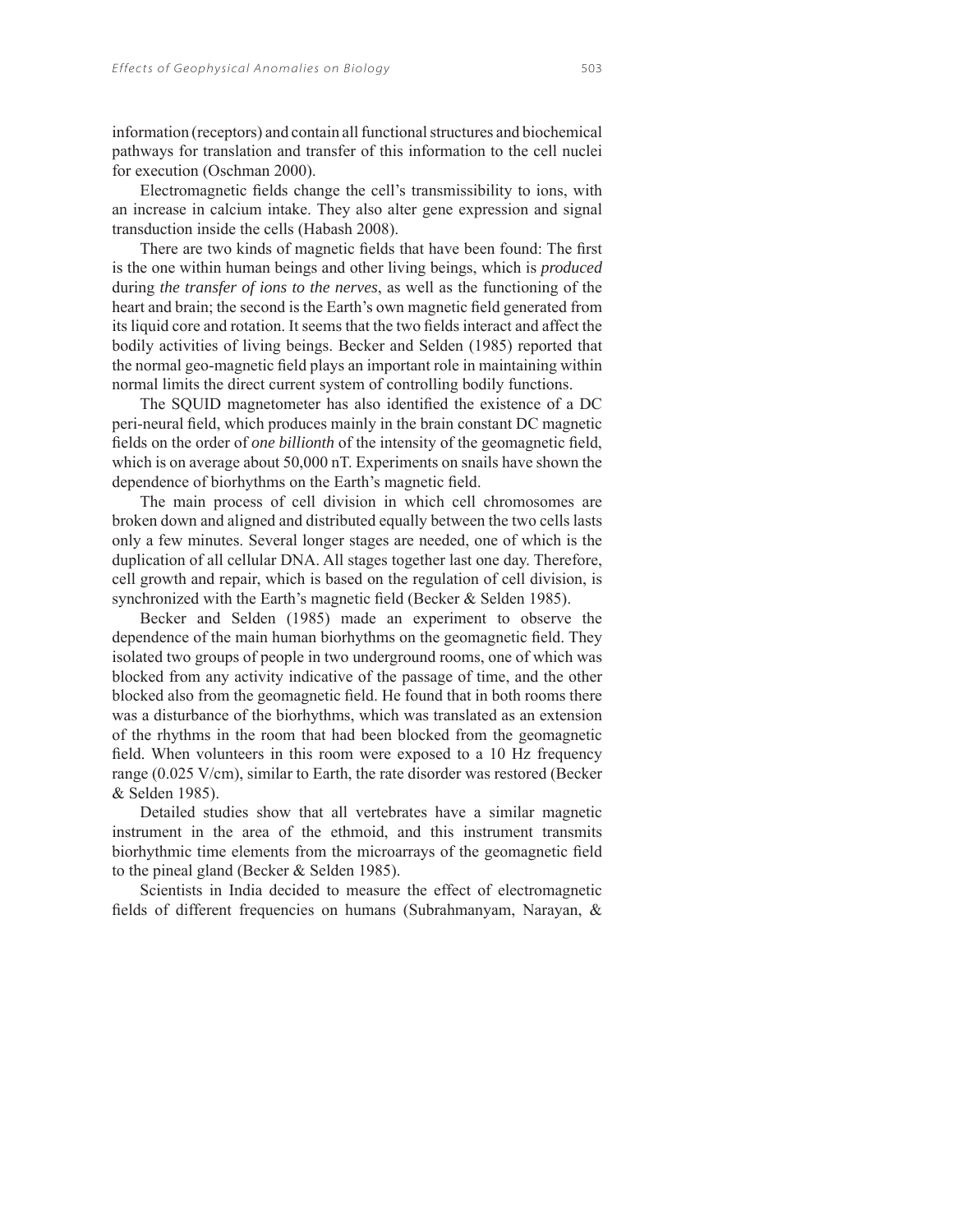

**Figure 2. Relationships between prevalence rates in the adult population and geological indices in 2002.**

- **(a) blood diseases versus intrusions**
- **(b) total morbidity versus magnetic anomalies**
- **(с) blood diseases versus magnetic anomalies**
- **(d) neoplasms versus faults (Shitov 2010)**

Srinivasan 1985). The parameters recorded were cardiac pulse, pressure, brain waves, and blood levels of neurotransmitters. They noticed that volunteers had the most reactions at frequencies of 0.01 Hz in direct current and 50 nT in a produced magnetic field. The above are characteristics of daytime variations of the geomagnetic field and especially in an area with anomalies (Burke & Halberg 2005).

Shitov (2010) found a very strong correlation among blood, nervous, respiratory, and genito–urinary system diseases and geophysical anomalies (Figure 2).

Persinger and Psych (1995) studied geo-anomalies' influences in connection with investigations related to unexplained deaths in epilepsy patients that are maximized at sunrise as the fluctuations of the geomagnetic field peak just before sunrise. Michael Persinger stated:

Temporal and regional variations in psychological processes have been associated with three geological factors: geochemical features, geomagnetic changes, and tectonic stress. In the geochemical field, the presence of copper, aluminum, zinc, and lithium can affect the incidence of thinking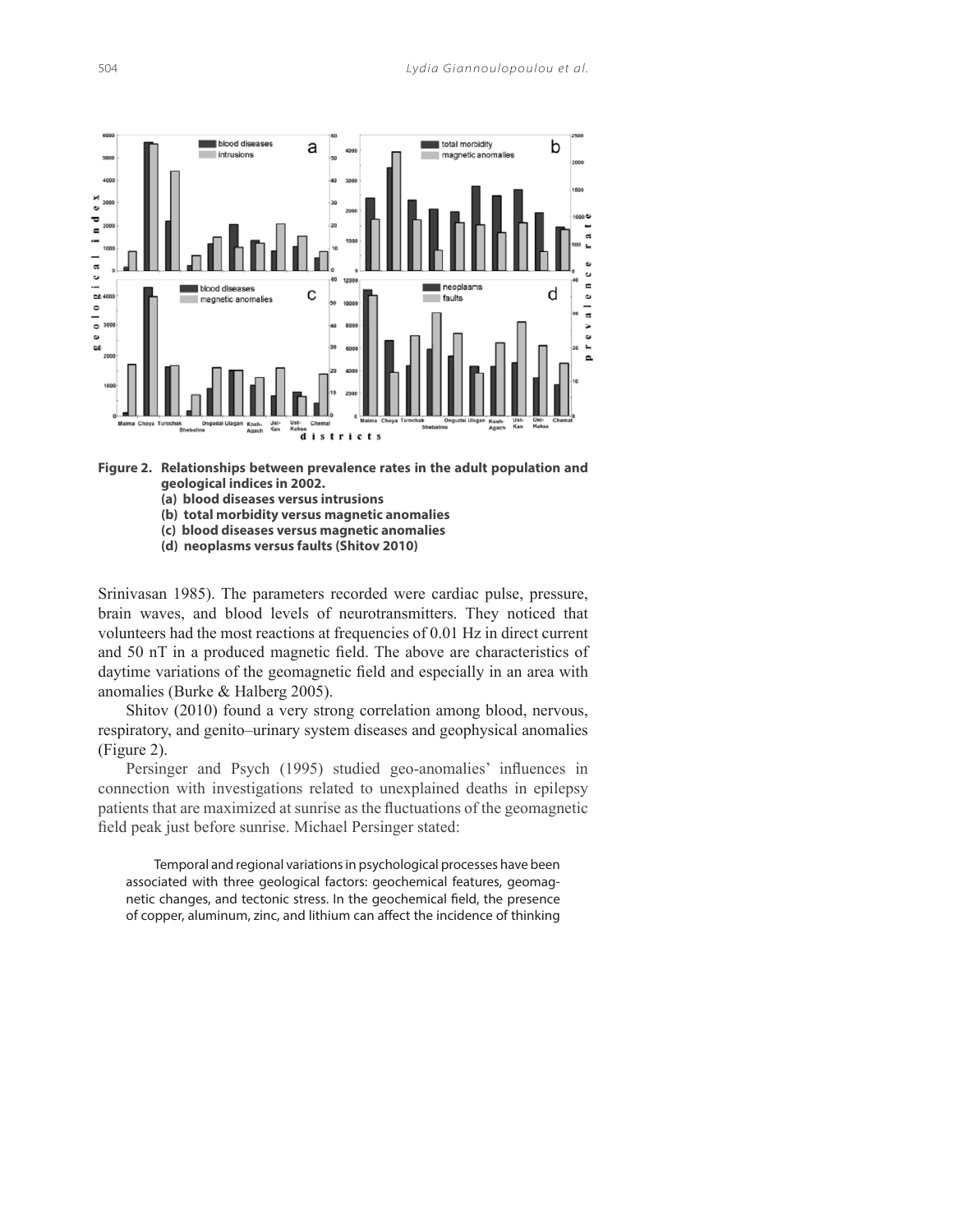disorders, such as schizophrenia and senile dementia. These common elements are found in many soils and groundwater.

Geomagnetic abnormalities have been associated with increased anxiety, sleep disturbances, altered mood, and a higher incidence of psychiatric admissions. Transient and local epidemics of strange and unusual behaviors are sociological phenomena, which have increased before seismic activity has increased in a region, and are associated with tectonic strain.

Many of the modern associations between geological parameters and human behavior are evident in historical data. The effects of geophysical and geochemical parameters on human behavior are often complex and are not detected by the limited scope of most studies. (Persinger 1987)

He also concludes that cerebral function associated with consciousness responds to subtle changes in geomagnetic activity. Measuring the results of the same changes in his laboratory, he noticed that they had a direct effect on the electrical sensitivity of brain cells (and in extreme form caused seizures) and influenced the ability of individuals to concentrate during the day. He chose in his experiments to reproduce the magnetic field variation of 50 nT that is consistent with the fluctuations usually occurring in nature.

The above confirms that all human beings are permeated with the geomagnetic field, and we are connected to it, as well as all the secondary fields resulting from this connection. As a result, very small changes in geomagnetic field activity directly affect human biology, and create the ability to change one's brain without humans realizing it (Persinger & Levesque 1983).

In the research done by Rudnik and Melnikov (2010), it was clearly shown that cancer incidence was greatly augmented in the intersection of fault lines (Figure 3).

Geophysicist Andrei Apostol used his own device to measure the number of muscle contractions in volunteers as they moved into different geological backgrounds. The results showed a strong correlation among muscle contractions, gravitational anomalies, and geologic incisions (Apostol 1995).

A powerful example of a geo-anomaly is the so-called Cliff of Tears, an area in North America where visitor feedback revealed that male visitors would nosebleed, while women had sudden menstruation. David Barron, director of Gungywamp Swamp in Connecticut, conducted an experiment with 20 volunteers and nurses who recorded a significant difference in blood pressure after exposure to the area (Burke & Halberg 2005).

In a research experiment done on more than 800 people, called the Vienna Report, a group of 20 scientists found significant results on people exposed to a geophysical anomaly. There were significant changes in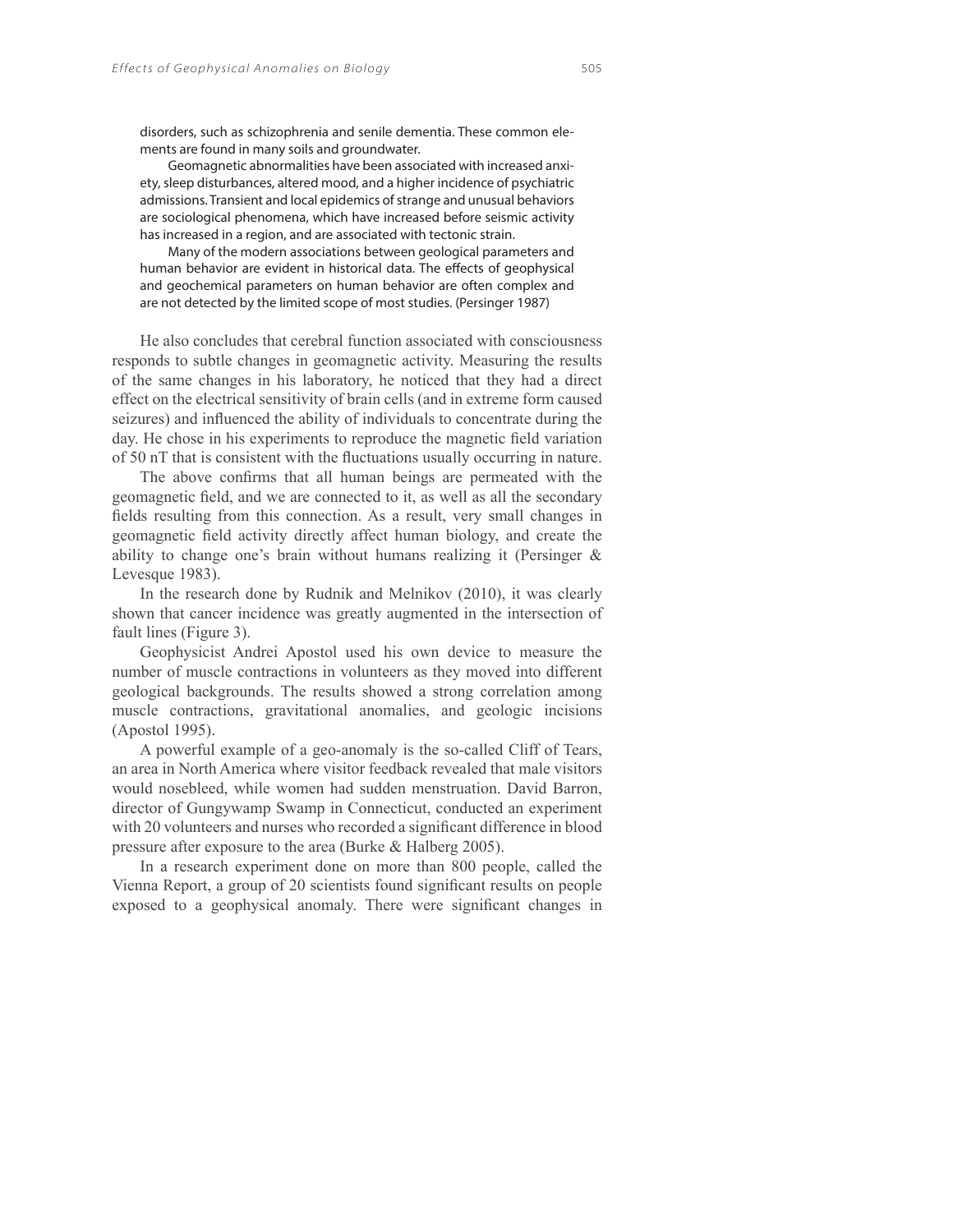



serotonin, zinc, and calcium levels, and also in immunoglobulins such as IgA (Bergsmann 1990).

Dubrov (2008) studied areas with geophysical anomalies and found that there was much higher morbidity regarding various diseases in comparison with areas having homogeneous geophysical parameters (Table 1).

Dharmadhikari defines *geopathic zones* as places on earth known for causing *health problems*. He and his team made measurements in individuals in a geopathic and a neutral zone. The results showed that the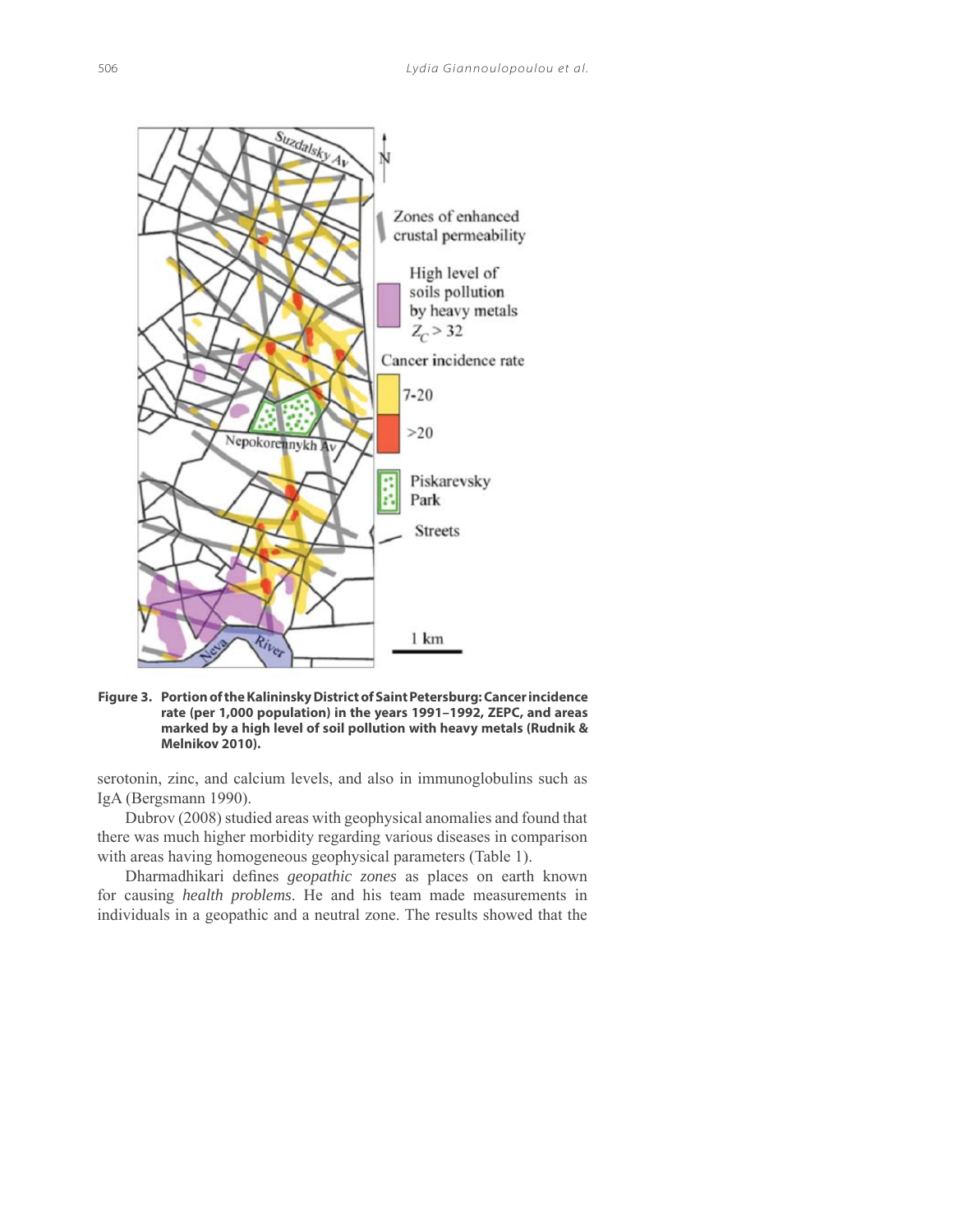| <b>Disease</b>    | <b>Geophysical Anomaly</b> | <b>Undisturbed Zone</b> |
|-------------------|----------------------------|-------------------------|
| Total             | $1205 \pm 25$              | $792 \pm 5$             |
| <b>Infections</b> | $45.4 \pm 0.3$             | $17.7 \pm 1.9$          |
| Oncology          | $7.96 \pm 0.15$            | $5.58 \pm 0.04$         |
| Mental            | $4.94 \pm 0.08$            | $1.14 \pm 0.23$         |
| Hypertension      | $4.48 \pm 0.17$            | $0.83 \pm 0.02$         |

### **Incidence of Various Diseases in People Living on a Geophysical Anomaly and in an Undisturbed Zone (Dubrov 2008)**

electrical potential of the body increased and skin resistance was reduced when they were exposed to a geopathic zone in comparison with the neutral zone (Dharmadhikari et al. 2011).

Aschoff  $(2014)$ , a physician, was the first to use the blood's electromagnetic oscillations, which are measurable by a simple blood test (Aschoff et al. 1994). After 20,000 tests, he noticed that people with electromagnetically oscillating blood lived *without exception* in a disrupted geopathic zone, either in their sleeping area or in their workplace. Individuals with only magnetically oscillating blood were not exposed to a geopathic disorder and were healthy. Due to the stress from the electric current and radiation (mostly gamma ray) emitted by a geopathic zone, the blood loses its natural structure and becomes electrically polarized in the opposite charge. Aschoff also mentions that neutron radiation emitted by geopathic zones can cause mutations in the cells.

Hacker, also a medical doctor, reports that longitudinal scalar waves emitted at different locations can cause various effects in the form of symptoms on biological systems. Together with his team, he conducted experiments using Dr. Korotkov's GDV (Gas Discharge Visualization), while making Immunoglobulin-A (IgA) and A-Amylase measurements. The results were in complete harmony; as in the higher GDV mean area, IgA levels were also higher, indicative of relaxation; and in the geopathic zones with lower GDV Mean Area, A-amylase was higher, indicative of a stress state. Corona Discharge diagrams of GDV showed weakening of the immune system and epiphysis function in the case of exposure to the geopathic zones (Hacker, Augner, & Pauser 2011) (Figure 4).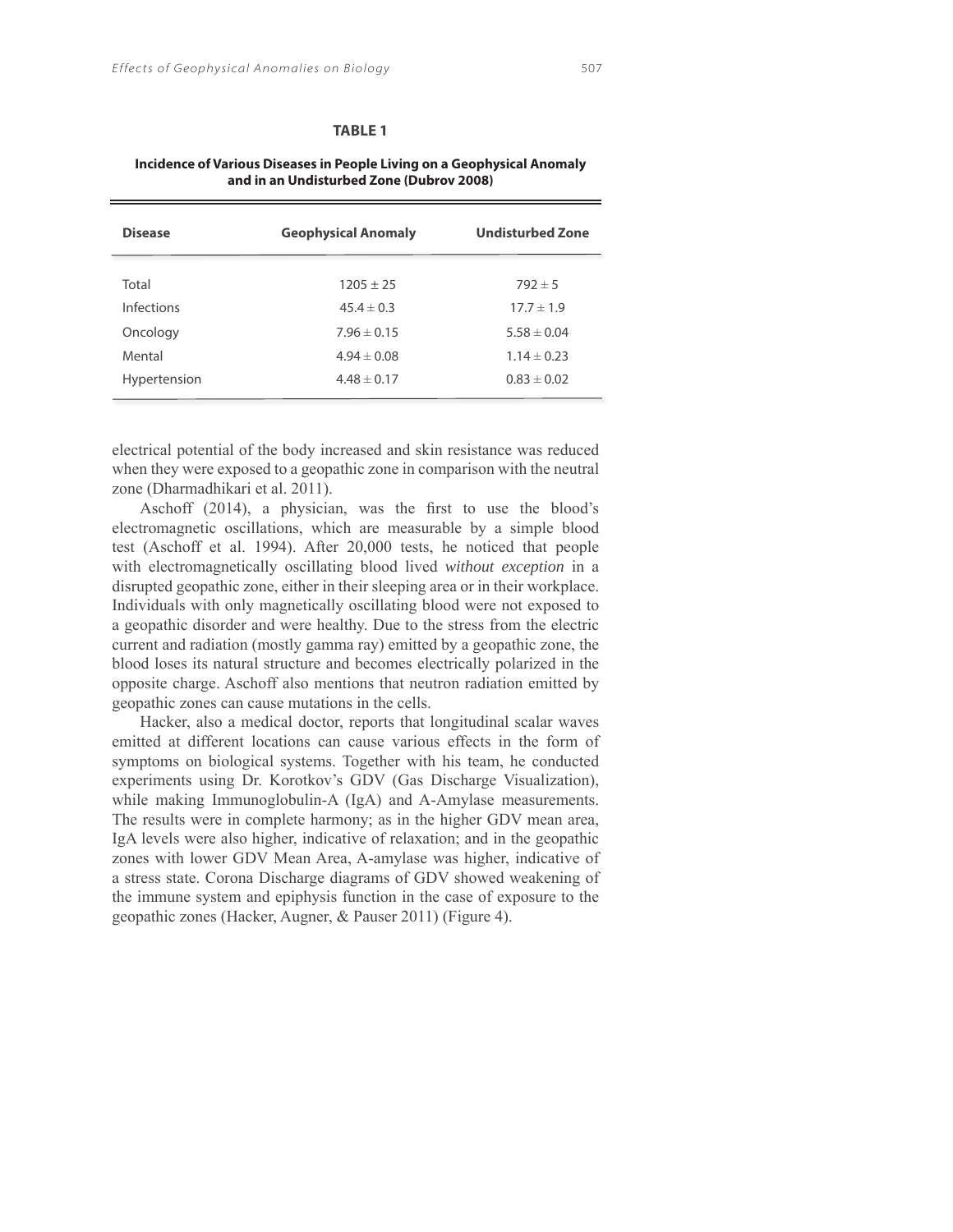

**Figure 4. TOP: The normalized time course (9:00 a.m. to 1:00 p.m.) of the cortisol concentration in saliva obtained at a potential "neutral zone" (black line), and at a potential "geopathic stress zone" (dotted line**). **Note that the stress zone in times led to increased cortisol levels compared with those obtained from the more neutral place. BOTTOM: The normalized time course (9:00 a.m. to 1:00 p.m.) of salivary IgA measured at a potential "neutral zone" (black line), and at a potential "geopathic stress zone" (dotted line). The potential stress**  zone gave a slightly different time course to that obtained at the more **neutral place (Hacker et al. 2008).** 

A secondary effect of telluric currents is that they attract airborne electrically charged particles of the opposite charge, which can have a significant effect on biology. The effects of breathing air ions have been shown in detailed studies. In modern buildings with enhanced crust permeability (such as faults), a decreased number of negative ions has been observed (Rudnik & Melnikov 2010), which can adversely affect human health, suppressing the immune system (Krueger 1972, Tchijevsky 1929).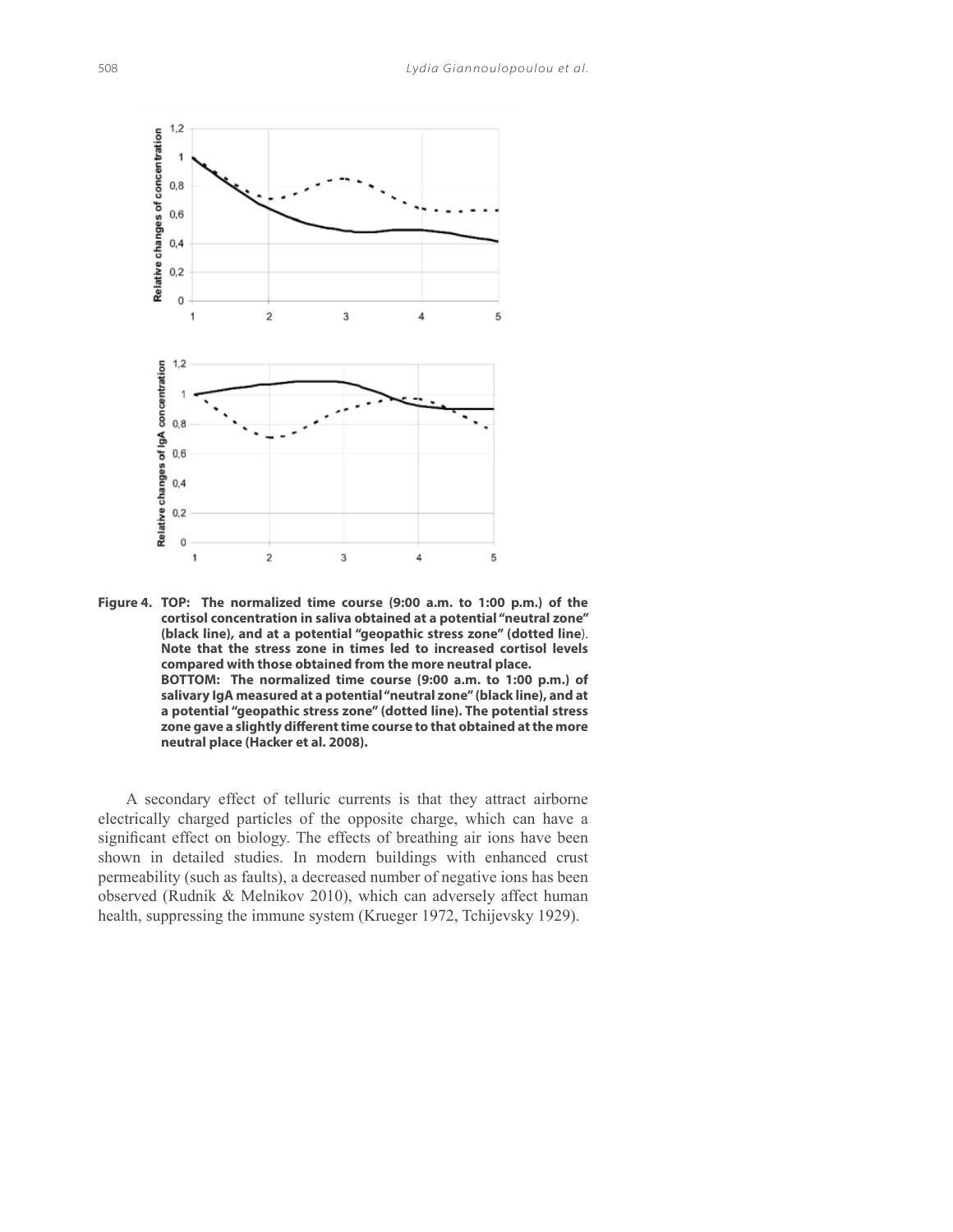

**Figure 5. Variation (CV) of the fruit shape at a fault and at neutral sites (Boyarskikh & Shitov 2010).**

# **Flora and Fauna**

Obviously, the geopathic zones affect not only humans but also all species of animals, plants, fungi, and bacteria (Dubrov 2008, Gak & Gridin 2008, Hacker et al. 2008, Von Pohl 1983).

One ancient method for choosing a residence location was noticing the presence of shrubs, land color, presence of water systems, and tree growth. Also, another method used was housing animals in the proposed area and observing their behavior and health for a certain period of time (Bradna 2002). Thus it is obvious that the effect of earth radiation anomalies on plants and animals has been known for many thousands of years.

Tombarkiewicz (1996) in her research proved the effect of geomagnetic anomalies on cows' health. When they were moved to a location with anomalies, they developed health problems above a normally expected ratio, and also showed lower levels of zinc, copper, and iron.

Yeagley (1947) showed that pigeons have a magnetic sensation that allows them to use the geomagnetic field as a compass. Magnetic crystals have been found in almost all animals using the Earth's magnetic field for navigation (Long 1991). Regarding plants, Boyarskikh and Shitov (2010) showed that fruit plants located within geophysically anomalous areas produced smaller fruits and increased diversity of fruit (Figure 5), and an increase in the expression of recessive traits.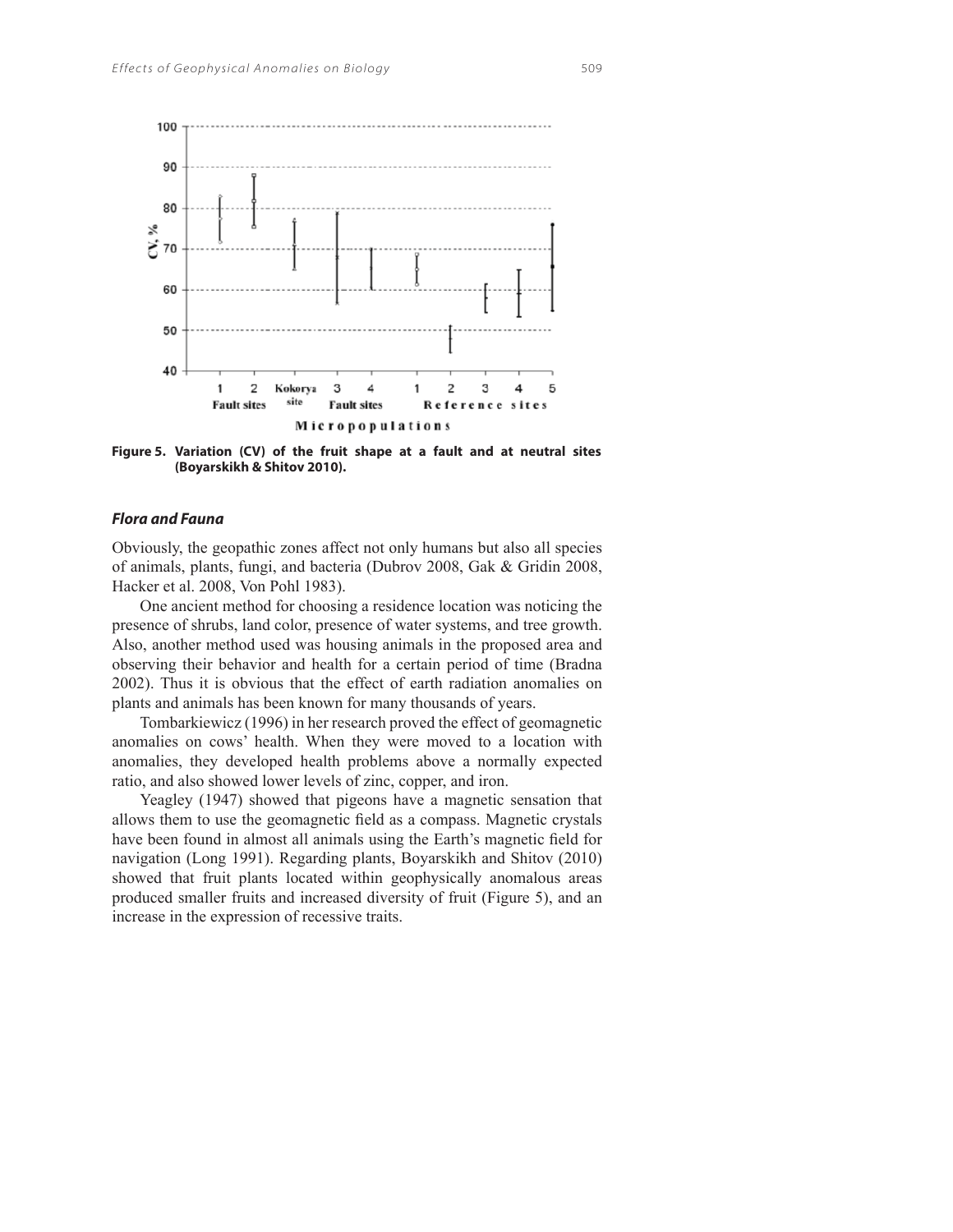Plant intrapopulation variability increase occurs in the least favorable environments according to Mamaev (1973). Geophysical anomalies act as stress parameters for plants.

# **Conclusion**

Various parameters constitute a geophysical anomaly. Among them are intense change in the magnetic and/or gravity field, change in radiation or radioactivity levels, conductivity discontinuity of the ground material, the presence of a fault, and/or subterranean water.

The effect of these anomalies on human health can be explained through the presence of magnetite, iron, water, and also the body's own electromagnetic fields (brain, heart, neural network). Adverse effects are also shown in flora and fauna.

#### **Acknowledgments**

Special thanks to IKY, the State Scholarship foundation in Greece, for financial support of this doctoral thesis research.

#### **References Cited**

- Adler, M. P., Le Mouel, J. L., & Zlotnicki, J. (1999). Electrokinetic and magnetic fields generated by flow through a fractured zone: A sensitivity study for La Fournaise volcano. Geophysical Research Letters, 26(6):795–798, March 15.
- Andreev, Y. A., Beliy, M. U., & Sit'ko, S. P. (1984). Occurrence of the human body's own characteristic frequencies. Documents of AN USSR, pp. 60–63.
- Apostol, A. (1995). North American Indian effigy mounds: An enigma at the frontier of archaeology and geology. Journal of Scientific Exploration, 9(4):549-563.
- Aschoff, D. (2014). Electromagnetic Property of Blood Measurable Differences on Geological Fault Zones—Detection of Fault Zones by Measurement of a Drop of Blood [original in German: Elektromagnetische Eigenschaft des Blutes durch Reizzonen messbar verändert—Feststellung von Reizzonen Einwirkung durch einen Tropfen Blut]. In Der Elektromagnetische Bluttest, Yashi Kunz. Lightball Media.
- Aschoff, D., Dräger, M., Heinz Müller, H., Aschoff, J., Gruner, S., Rothdach, P., Schumacher, E., Uiblacker, K., & Worsch, E. (1994). Location as a Risk Factor: Mutation and Measurement of Biologically Effective Radiation and Fields and Their Influence on Humans [original in German: Standort als Risikofaktor: Mutung und Messung biologisch wirksamer Strahlen und Felder und ihr Einfluss auf den Mensche]. Reich Verlag.
- Barinaga, M. (1992). Giving personal magnetism a whole new meaning. Science, 256:967.
- Becker, R., & Seldn, G. (1985). The Body Electric. New York: William Morrow, pp. 240, 245.

Bergsmann, O. (1990). Risikofaktor Standort. Vienna: Facultas University Press.

- Boyarskikh, I. G., & Shitov, A. V. (2010). Intraspecific Variability of Plants: The Impact of Active Local Faults. Chapter 5 in Man and the Geosphere edited by I. V. Florinsky, Happauge, NY: Nova Science Publishers.
- Bradna, L. (2002). The Influence of Hydro Pathogenic Zones on Drivers. Pune, India: Narendra Prakashan, pp. 38–43.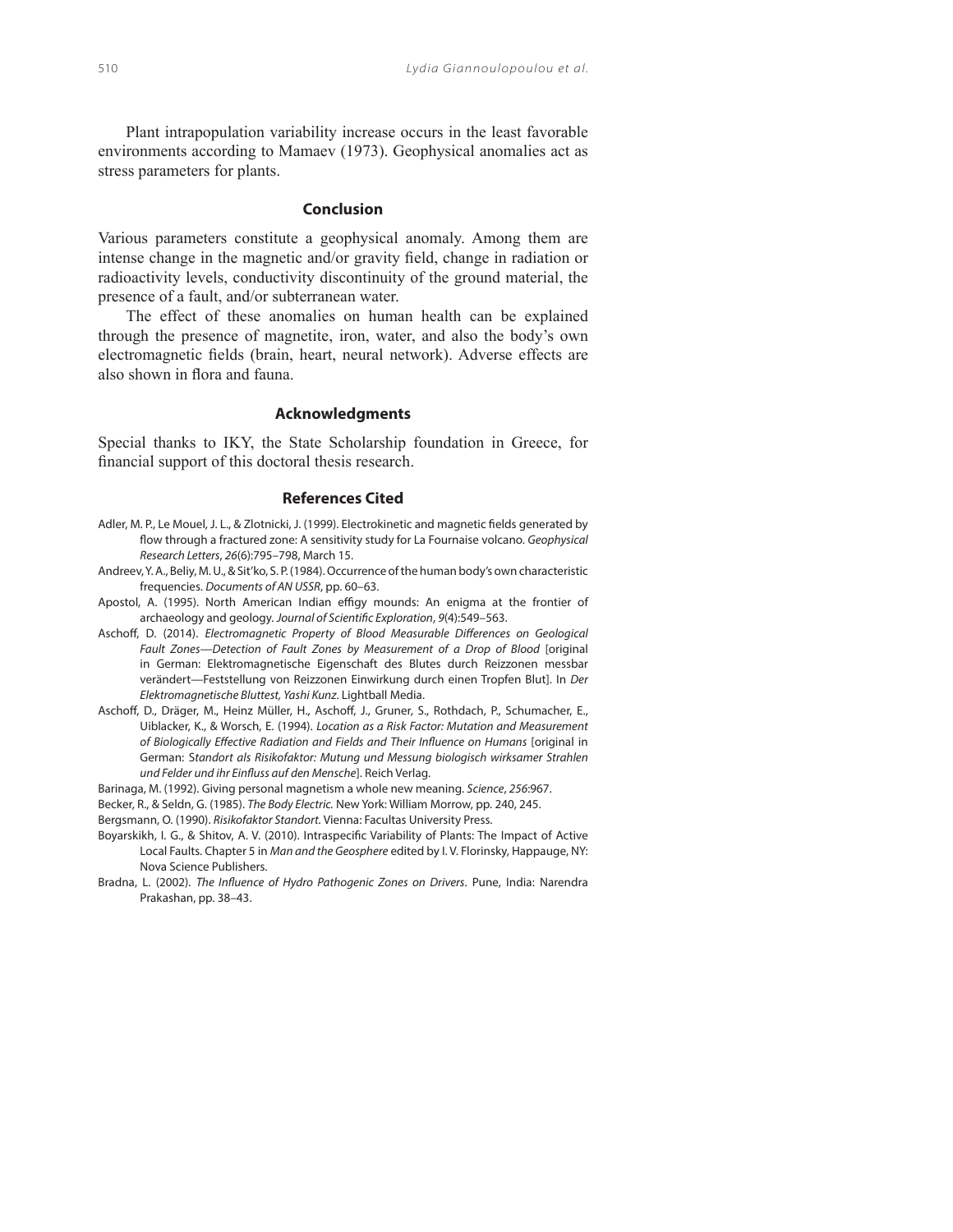- Brady, B. T., & Rowell, G. A. (1986). Laboratory investigation of the electrodynamics of rock fracture. Nature, 321:490.
- Burke, J., & Halberg, K. (2005). Seed of Knowledge, Stone of Plenty: Understanding the Lost Technology of the Ancient Megalith-Builders. San Francisco: Council Oak Books.
- Cohen, S., & Popp, F. A. (2003). Biophoton emission of human body. Indian Journal of Experimental Biology, 41:440–445.
- Croome, D. J. (1994). The effect of geopathic stress on building occupants. Renewable Energy, 5(58):993–996.
- Cull, J. P., & Tucker, D. H. (1986). Telluric currents and magnetic anomalies. Geophysical Research Letters, 13(9):941–944, September.
- Dharmadhikari, N. P., Meshram, D. C., Kulkarni, S. D., Kharat, A. G., & Pimplikar, S. S. (2011). Effect of geopathic stress zones on human body voltage and skin resistance. Journal of Engineering and Technology Research, 3(8):255–263, August.
- Dubrov, A. P. (2008). Geopathic Zones and Oncological Diseases. Proceedings of the Sixteenth BDA Congress on "Earth's Fields and Their Influence on Human Beings", Druskininkai, Lithuania, June, pp. 42–44.
- Fesenko, E. E., & Gluvstein, A. Y. (1995). Changes in the state of water, induced by radiofrequency electromagnetic fields. FEBS Letters, 367:53-55.
- Florinsky, I. V. (Editor) (2010). Man and the Geosphere. New York: Nova Science Publishers.
- Freund, F. T. (2003). Rocks that crackle and sparkle and glow: Strange pre-earthquake phenomena. Journal of Scientific Exploration, 17(1):37-71,
- Gak, E. Z., & Gridin, V. I. (2008). About Nature's Influence on Geophysics and Earth's Fields Anomalies on Living Systems. Proceedings of the Sixteenth BDA Congress "Earth's Fields and Their Influence on Human Beings", Druskininkai, Lithuania.
- Habash, R. W. (2008). Bioeffects and Therapeutic Applications of Electromagnetic Energy. Boca Raton, FL: CRC Press.
- Hacker, G. W., Augner, C., & Pauser, G. (2011). Daytime related rhythmicity of gas discharge visualization (GDV) parameter glow image area: Time course and comparison to biochemical parameters measured in saliva. In Energy Fields: Electrophotonic Analysis in Humans and Nature edited by Korotkov, St. Petersburg, Russia, pp. 214–232
- Hacker, G., Pauser, G, & Augner, A. (2011). Geophysical background, target structures, and effects of geopathic stress zones, as detected with gas discharge visualization (GDV) methodology. In Spiral Traverse, Journey into the Unknown edited by K. Korotkov, pp. 315–348.
- Hacker, G. W., Eder A., Augner, C., & Pauser, G. (2008). Geopathic Stress Zones and Their Influence on the Human Organism. Proceedings of the Sixteenth BDA Congress on "Earth's Fields and Their Influence on Human Beings," Druskininskai, Lithuania, 21 pages.
- Hessler, V. P., & Wescott, E. M. (1959). Correlation between earth-current and geomagnetic disturbance. Nature, 184:627.
- Hippocrates [πποκράτης] (1992). Concerning Nutrition [Περί Διαίτης]. Odisseas Chatzopoulos.
- Kerr, R. A. (1995). Quake prediction tool gains ground. Science, 270(5238):911–912
- Kharat, A. G. (2000). Theoretical and Empirical Investigations of the Built Environment. Ph.D. thesis, Pune University, India.
- Kirshivink, J. L., Kobayashi-Kirshivink, A., & Woodford, B. J. (1992). Magnetite biomineralization in the human brain. Proceedings of the National Academy of Science, 89:7683–7687.
- Kositsky, N. N., Nizhelska, A. I., & Ponezha, G. V. (2001). Influence of high-frequency electromagnetic radiation at non-thermal intensities on the human body. No Place to Hide Newsletter of the Cellular Phone Taskforce Inc., 3(1):1–33.
- Krueger, A. P. (1972). Are air ions biologically significant? A review of a controversial subject. International Journal of Biometeorology, 16(4)(December):313–322.
- Langer, H. D. (1997). Das geophysikalische Standortproblem der Solitärbäume, Teil 1: Ergebnisse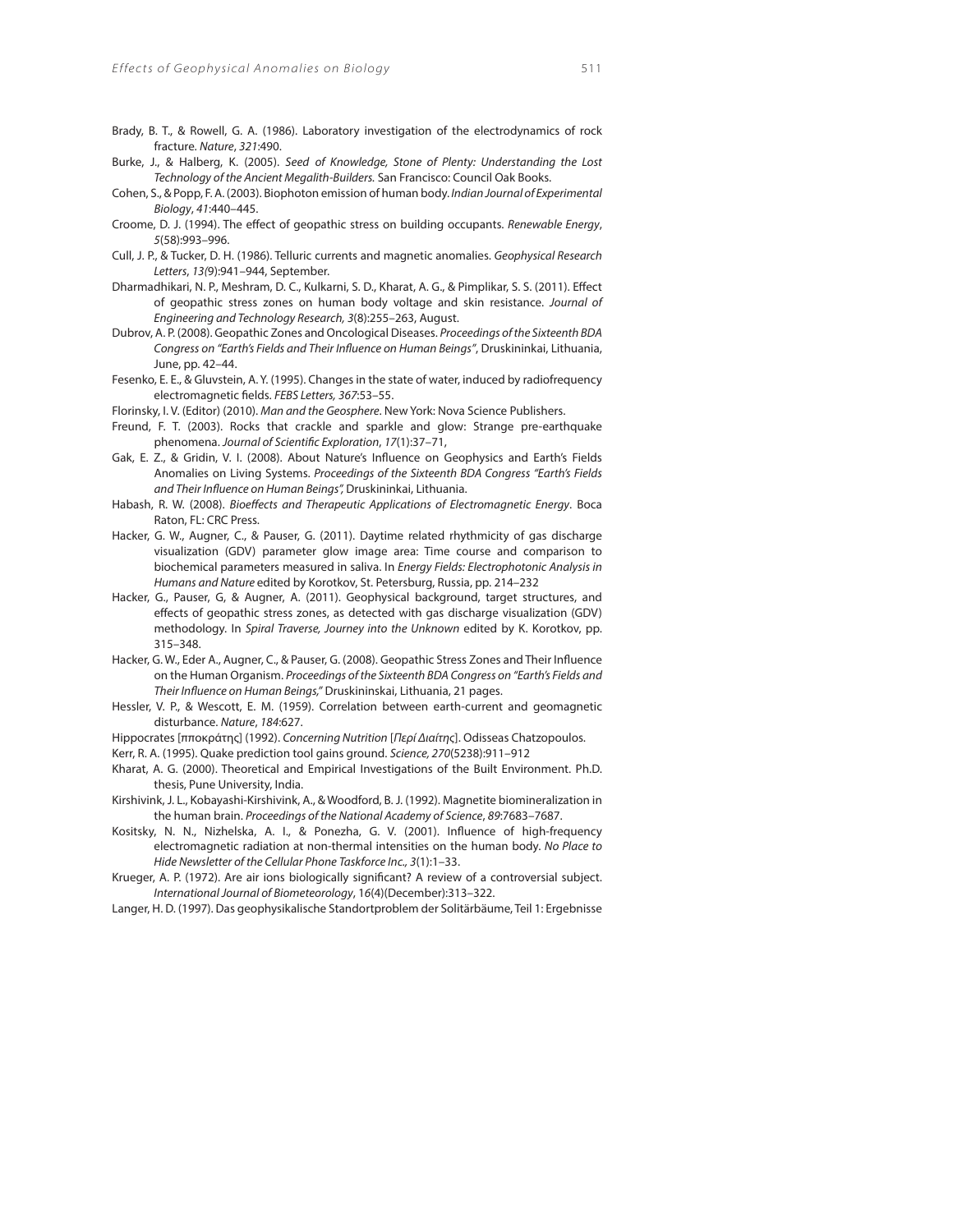systematischer Naturbeobachtungen [The geophysical location problem of solitary trees, Part 1: Results of systematic observations of nature]. Veröffentlichungen des Museums für Naturkunde Chemnitz, 20:115.

- Langer, H. D. (2008). A first consistent physical model of radiestesy? Proceedings of the Sixteenth BDA "Earth's Fields and Their Influence on Human Beings", Druskininskai, Lithuania, June.
- Miller, I., & Lonetree, B. (2013). The Sedona Effect: Correlations between geomagnetic anomalies, EEG brainwaves & Schumann Resonances. Journal of Consciousness Exploration & Research, 4(6).
- Long, M. (1991). Secrets of Animal Navigation. National Geographic Magazine, pp. 70–99.
- Mamaev, S. A. (1973). Forms of Intraspecific Variability in Woody Plants. Moscow: Nakua. [in Russian]
- Mamirova, G. N. (2010). Bioindication of Geological Anomalies in Ecosystems. Dissertation on Biological Science, Republic of Kazakhstan, City of Almaty.
- Markson, R., & Nelson, R. (1970). Mountain-peak potential-gradient measurements and the Andes glow. Weather, 25(8):350–360.
- Martin, R. J., III, Haupt, R. W., & Greenfield, R. J. (1982). The effect of fluid flow on the magnetic field in low porosity crystalline rock. Geophysical Research Letters, 9(12):1301-1304.
- McCraty, R. (2003). The Energetic Heart: Bioelectromagnetic Interactions Within and Between People. Heartmath Institute.
- Mizutani, H., Ishido, T., Yokokura, T., & Ohnishi, S. (1976). Electrokinetic phenomena associated with earthquakes. Geophysical Research Letters, 3(7):365–368.
- Oschman, J. L. (2000). Energy Medicine: The Scientific Basis. Philadelphia, PA: Churchill Livingstone.
- Persinger, M. A. (1987). Geopsychology and geopsychopathology: Mental processes and disorders associated with geochemical and geophysical factors. Experientia, 43:92–104.
- Persinger, M. A., & Levesque, B. F. (1983). Geophysical variables and human behavior: XII. The weather matrix accommodates large portions of variance of measured daily mood. Perceptual and Motor Skills, 57:868–870.
- Persinger, M. A., & Psych, C. (1995). Sudden unexpected death in epileptics following sudden, intense, increases in geomagnetic activity: prevalence of effect and potential mechanisms. International Journal of Biometeorology, 38(4):180.
- Powell, J. R., & Finkelstein, D. (1970). Ball Lightning: Less well known than stroke lightning, ball lightning is about as frequent and can be simulated in the laboratory. American Scientist, 58(3):272.
- Rahnama, M., Tuszynski, J. A., & Bόkkon, I. (2011). Emission of mitochondrial biophotons and their effect on electrical activity of membranes via microtubules. Journal of Integrative Neuroscience, 10(1):65–68.
- Rikitake, T., & Honkura, Y. (1986). Solid Earth Geomagnetism. Tokyo: Scientific Publishing, pp. 296–325.
- Rudnik, V. A., & Melnikov, E. K. (2010). Pathogenic Effect of Fault Zones in the Urban Environment. In Man and the Geosphere edited by I. V. Florinsky, New York: Nova Science Publishers, pp. 169–183.
- Ruttan, L. A., Persinger, M. A., & Koren, S. (1990). Enhancement of temporal lobe-related experiences during brief exposures to milligaus intensity extremely low intensity magnetic fields. Journal of Bioelectricity, 9(1):33-54.
- Shitov, A. V. (2006). Ecological consequences of activization of geodynamic processes in the Mountain Altai. Vestnik Tomskogo Universiteta, Bulletin Operativnoi Nauchnoi Informatsii, 72:118–135 [in Russian, with English abstract].
- Shitov, A. V. (2010). Health of people living in a seismically active region. Chapter 7 of Man and the Geosphere edited by I. V. Florinsky. New York: Nova Science Publishers.
- Subrahmanyam, S., Sanker Narayan, P. V., & Srinivasan, T. M. (1985). Effect of magnetic micropulsations on the biological systems—A bioenvironmental study. International Journal of Biometerology, 29(3):293–305.